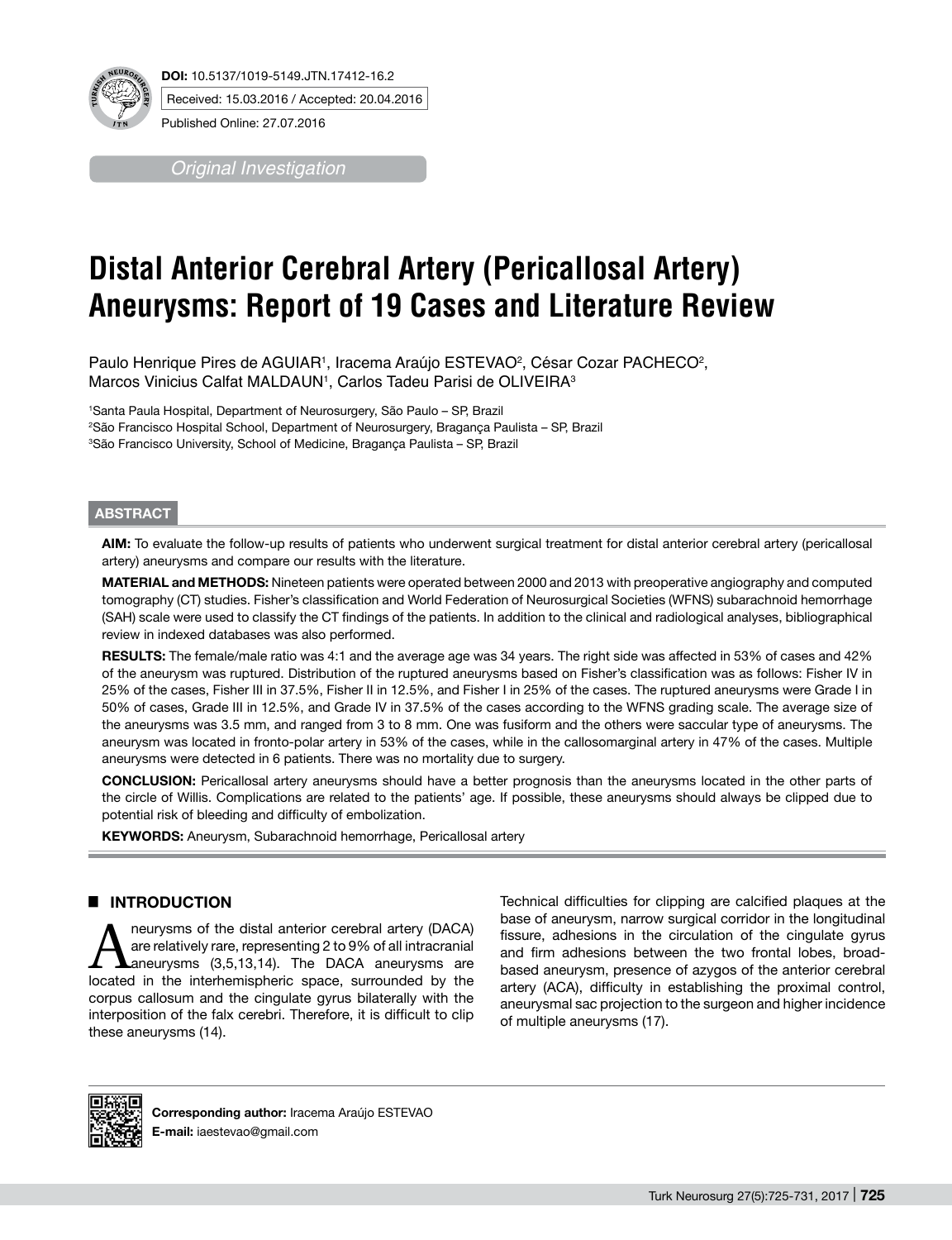DACA aneurysms occur at the origin of callosomarginal artery in 62% of the cases, at the origin of the frontopolar artery in A2 branch in 20% of the cases, in the branches of callosomarginal artery in 7% of the cases, by the paracentral branches in 2% of cases and in the upper branches of the pericallosal artery in 9% of cases (3,5,13,17). The A3 aneurysms are rare, and constitute 5% of all aneurysms of the ACA (15). The aneurysms of A4 and A5 segments are more frequent than the A3 (16).

Patients with such aneurysms may present with sudden headache followed by meningeal irritation syndrome. Computed tomography (CT) scan usually shows haematoma in the longitudinal fissure, above the corpus callosum, in the frontal lobe and/or cingulate gyrus. There may often be ventricular hemorrhage. A greater number of incidental aneurysms is detected in magnetic resonance imaging (MRI) of the patients.

Due to the factors mentioned above, pericallosal aneurysms are generally considered difficult to treat with a worse prognosis compared to others aneurysms of the anterior part of the circle of Willis (2,32). Other studies showed that morbidity of DACA aneurysms is not greater than the aneurysms of other locations (5,6,9,20,34).

In this study, we analyzed the clinical features and the treatment of 19 patients who had DACA aneurysms and were treated by the same group of surgeons. Our aim was to evaluate the follow-up results of these patients and compare our findings with the literature.

### █ **MATERIAL and METHODS**

During the period 2000-2013, the first author operated 19 cases of aneurysms located at the distal portion of the ACA. The surgical interventions were performed at the Santa Paula Hospital. Complete medical records, including clinical presentation, physical examination at admission, results of the CT scan and angiography, preoperative clinical status, surgical approach and last ambulatory control, were obtained for all patients. We used the Fisher classification and the World Federation of Neurosurgical Societies (WFNS) subarachnoid hemorrhage (SAH) grading scale to classify the CT findings of the patients. In addition, bibliographical analysis in indexed databases was performed.

### █ **RESULTS**

Of the 19 patients, 15 were women and 4 men. The female/ male ratio was 4:1. The age of the patients ranged between 19 and 76 years, and the mean age was 34 years.

Among the medical history of 19 patients, 16 cases had hypertension, 4 were overweight, 3 had obesity, 4 had diabetes mellitus or pre-diabetic condition, 1 had multiple sclerosis, 1 had lupus, 1 had polycystic kidney disease, 2 had renal cysts, 1 had Ehlers-Danlos syndrome, 1 had repeated transient ischemic attack and 1 had schizophrenia. Eight patients were smokers and 3 patients had a family history of cerebrovascular disease.

Eleven aneurysms were incidentally diagnosed during radiological examinations for chronic headache. The most common symptom was thunderclap headache, which is characteristic for SAH. Less frequent symptoms were motor deficits, seizures and transient loss of consciousness. Three patients had a family history of cerebrovascular disease. Two patients had motor deficits. One of them had with right hemiparesis after SAH and another had double hemiparesis of crural predominance. Physical examination showed nuchal rigidity in 4 (21%) patients. One patient had normal physical examination after a generalized tonic-clonic seizure and one patient fell into coma abruptly.

Eight patients (42%) had ruptured aneurysms. Based on CT examination, the Fisher grade was IV in 2 (25%) cases, III in 3 (37.5%) cases, II in 1 (12.5) case and I in 2 (25%) cases. WFNS SAH Grade (30) was I in 4 (50%) cases, III in 1 (12.5%) case, and IV in 3 (37.5%) cases.

The average size of the aneurysms was 3.5 mm, ranging from 3 to 8 mm. One was fusiform and others were saccular type of aneurysms. Fifty-three percent of the aneurysms were located in fronto-polar artery and 47% of them were located in callosomarginal artery. Six cases had multiple aneurysms.

Overall mortality was 10.5% (2 cases). There was no mortality directly related to surgery. One patient with unruptured aneurysm died due to mesenteric thrombosis two months after the surgery and another patient died because of vasospasm and bilateral ischemia after 45 days of hospitalization. Seventeen 89.5%) patients had an excellent or good outcome.

# █ **DISCUSSION**

ACA is the front end branch of the internal carotid artery (11, 19,22,27). It arises in the inner sector of the Sylvian fissure, lateral to the optic chiasm and below the anterior perforated substance. It travels up, anteriorly and medially above the optic nerve (30%) or optic chiasm (70%) and below the medial striatum olfactory to enter the longitudinal fissure (19).

Before entering the interhemispheric fissure, it makes anastomoses with its opposite counterpart through the anterior communicating artery and ascends to the front of the lamina terminalis until it reaches the longitudinal fissure between the hemispheres. Above the lamina terminalis, the arteries form a curve around the knee of corpus callosum, assuming posterior direction in the pericallosal cistern and then bend out of the corpus callosum, delineating its boundary and ends at the choroid plexus of the floor of third ventricle (11,22,27). Figure 1 shows an anatomical piece concerning the anterior interhemispheric arteries and structures of the brain. In this section, five segments are identified: A1-pre-communicating; A2-infracallosal; A3-pre-callosal; A4-supracallosal; A5-postcallosal/splenial segments. The distal ACA corresponds to the segments A2-A5 (19).

Some authors consider the pericallosal artery (PCA) as a branch that arises immediately at the origin of the callosomarginal artery (CMA) from ACA (19). Given the variability in the morphology, topography and size of this bifurcation, these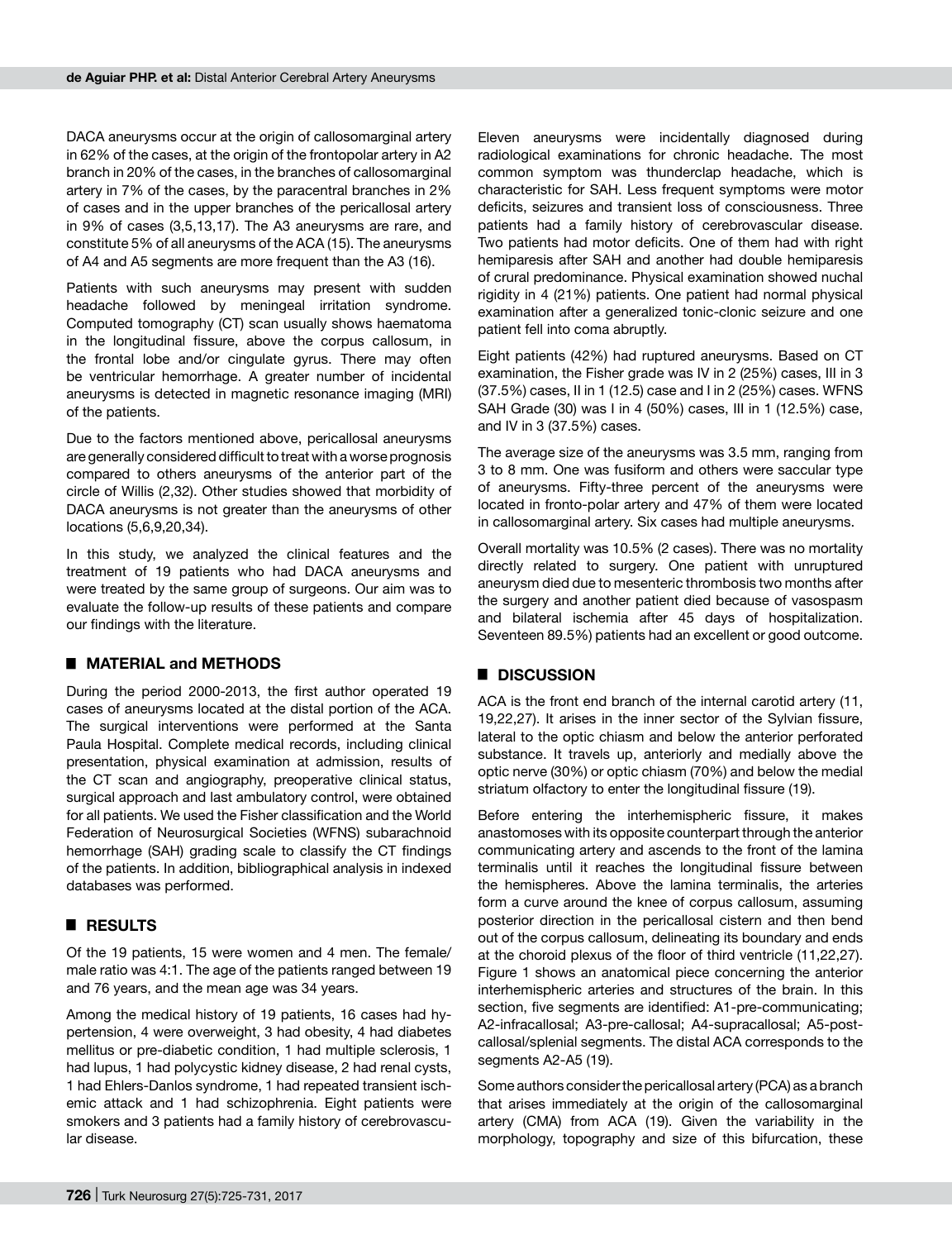

**Figure 1:** Anatomical piece–Lateral view of the left cerebral hemisphere (author Gustavo Isolan). The frontal lobe and part of the temporal and parietal lobes were resected to expose the path of the pericallosal artery. **1.** Olfactory nerve; **2.** Optic nerve; **3.** Anterior cerebral artery; **4.** Callosomarginal artery; **5.** Inferior sagittal sinus; **6.** Falx cerebri **7.** Superior sagittal sinus **8.** Sphenoparietal sinus **9.** Cingulate gyrus **10.** Corpus callosum **11.** Internal carotid artery.

authors stated that the ACA, from the anterior communicating artery, should be called as "pericallosal artery" (22). The callosomarginal artery could be a branch of pericallosal artery. The point of origin and caliber of this artery are variable.

The PCA gives various cortical branches such as orbitofrontal arteries, fronto-polar, callosomarginal, anterior internal frontal, middle and posterior, superior and inferior parietal and paracentral arteries. Therefore, the presence of thick callosomarginal artery may be confused with PCA (27). Likewise, some of the frontal arteries can lead to the callosomarginal artery.

PCA feeds the corpus callosum and gives small basal perforating branches to the hypothalamus, septum pellucidum, fornix, white anterior commissure and anterior portion of the striatum (11). In more than 70% of cases, the Heubner artery arises from the A2 sector, at the communicating artery level (22). Through its branches, the PCA feeds the majority of the internal face of the cerebral hemispheres, the inner half of the basal face of the frontal lobe, the outer face of the first frontal gyrus (F1) and the upper portion of the pre- and postcentral areas (27). It also covers the vasculature to the corpus callosum and one PCA gives branches to the contralateral hemisphere in 2/3 of the cases (22).

Major variations of the PCA are the median artery of the corpus callosum, the azygos ACA and bihemispheric pericallosal artery (1,22). These variations are seen in more than 10% of cases (17). In the presence of bihemispheric pericallosal artery, one of the pericallosal arteries has an important role on the vascularization of contralateral hemisphere (1). The aneurysms of PCA may be located at the origin of its cortical branches. However, these aneurysms are mostly seen at the greater arterial bifurcations such as pericallosal and callosomarginal artery bifurcations. The infracallosal aneurysms are more complex (4).

The ages of the patients vary from 40.6 to 54 years in most of the publications (3-5,8,10,13,29,31). In our study, the ages of the patients were between 19 and 76 years with a mean age of 34 years and this result is similar with the literature (3-5,8, 10,13,29,31). In our patient population, the female/male ratio was 4:1 and a female predominance is seen in the majority of the publications in varying proportions as 1.2:1 to 2:1 (2,12). A male predominance was reported in the series of Laitinen (13) Yasargil (12), and Hernesniemi (8).

In our series, based on their personal history, 16 patients had hypertension, 8 patients were smokers, 4 patients were overweight, and 3 patients were obese. In the literature, hypertension is the most important factor among the patients with a DACA aneurysm (2,25). In our series, 3 patients had a family history of cerebrovascular disease.

The typical clinical symptom of SAH is severe headache, which is different than any other that patients have felt before, and was present in 11 of 19 cases in our series. The intense headache was also reported by other authors in 50% to 100% of their cases (5). Other signs and symptoms were nausea, vomiting, neck stiffness and loss of consciousness, which are similar with the literature (26). Generalized seizures are infrequent and were reported from 0% to 6.9% in the previous series (5,6,10). In our series, one patient had generalized seizures. Other symptoms are: lower-extremity paraparesis or monoparesis, hemiparesis, and hypoesthesia due to compromised paracentral lobe. Exceptionally there may be sphincter incontinence or behavioral disorders due to dysfunction of the frontal lobe, and transient aphasia by decreasing the flow in the left PCA (2,4,13,23).

Computed tomography showed blood in the cisterns in 8 of 19 cases as seen in Figure 2. Fisher (7) stated that the distribution of bleeding may give information about the topography of aneurysms in most of the patients. For example, the presence of blood in the anterior part of the pericallosal cistern and hematoma in the corpus callosum may be suggestive for a bleeding of the PCA aneurysm. In our series, 2 cases (25%) had Fisher IV, 3 cases (37.5%) had Fisher III, 1 case (12.5%) had Fisher II and 2 cases (25%) had Fisher I SAH based on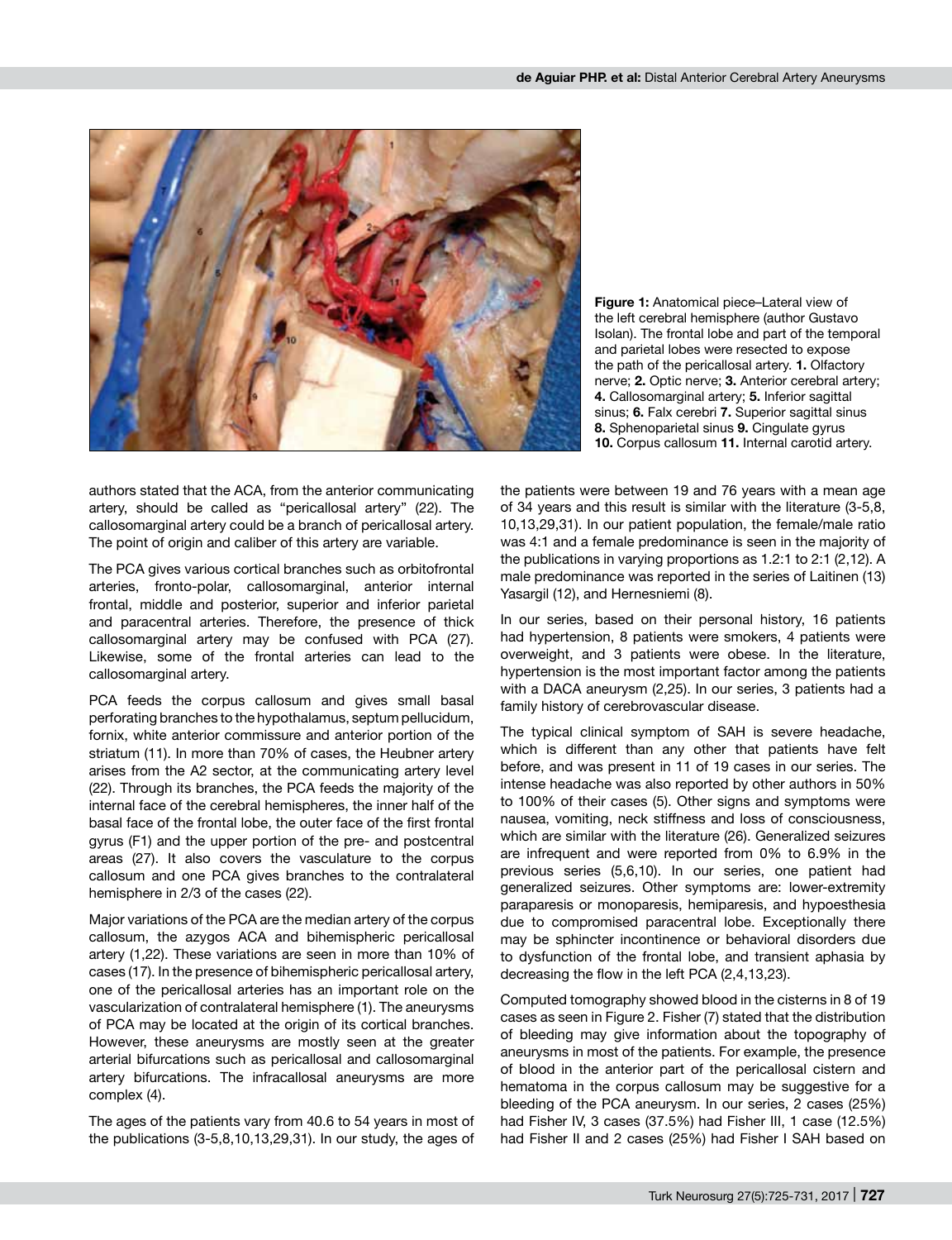CT examinations. According to WFNS SAH grading scale (30), 50% (4 cases) had Grade I, 12.5% (1 case) had Grade III and 37.5% (3 cases) had Grade IV SAH.

Most aneurysms of DACA arise at the origin of callosomarginal artery (Figure 2) (2,12,29). The other locations are as follows: 1) near the origin of the fronto-polar or orbitofrontal arteries; 2) distal part of the pericallosal artery and 3) peripheral branches



**Figure 2:** Cerebral angiography showing a saccular aneurysm at the pericallosal artery (white arrow).

of the callosomarginal artery or pericallosal artery (12,32- 34). These locations are less frequent than the origin of the callosomarginal artery.

Surgically, the PCA aneurysms are classified based on 3 criteria such as origin of the aneurysm, relationship with the corpus callosum and surgical approach (18). According to corpus callosum, the aneurysms may be located infracallosal, at the knee of the corpus callosum or supracallosal. They can also be divided into two groups as aneurysms of the ascending portion of PCA (33,34) and aneurysms of the horizontal portion of PCA. Both groups have different surgical approaches.

Reports on giant aneurysms of the PCA are limited (20). This may be due to bleeding tendency of these aneurysms, even when they are small (23). The basal interhemispheric approach is preferred by many authors as it allows accessing the PCA quickly and provides easy proximal control of the aneurysm (5,27,33).

Yoshimoto et al. (33,34) reported two different surgical approaches according to the location of the aneurysm. Bicoronal approach using a craniotomy with bifrontal section of the sagittal sinus is suitable for the aneurysms located in the ascending portion of PCA (between the anterior communicating artery and the knee of the corpus callosum). Then, the aneurysm is dissected from the carotid bifurcation in order to have proximal control (Figure 3). De Souza et al. (5) used similar approach with a small unilateral rightside craniotomy and with the preservation of the sagittal sinus (Figure 4). It is difficult to perform this approach in the presence of frontal bridging vein because injury of this vein



**Figure 3:** Bicoronal incision marked to access the frontal pole and the points for craniotomy. Microsurgical exposure of the aneurysm in microscopic view and clipping of the aneurysm with semi-curved clip.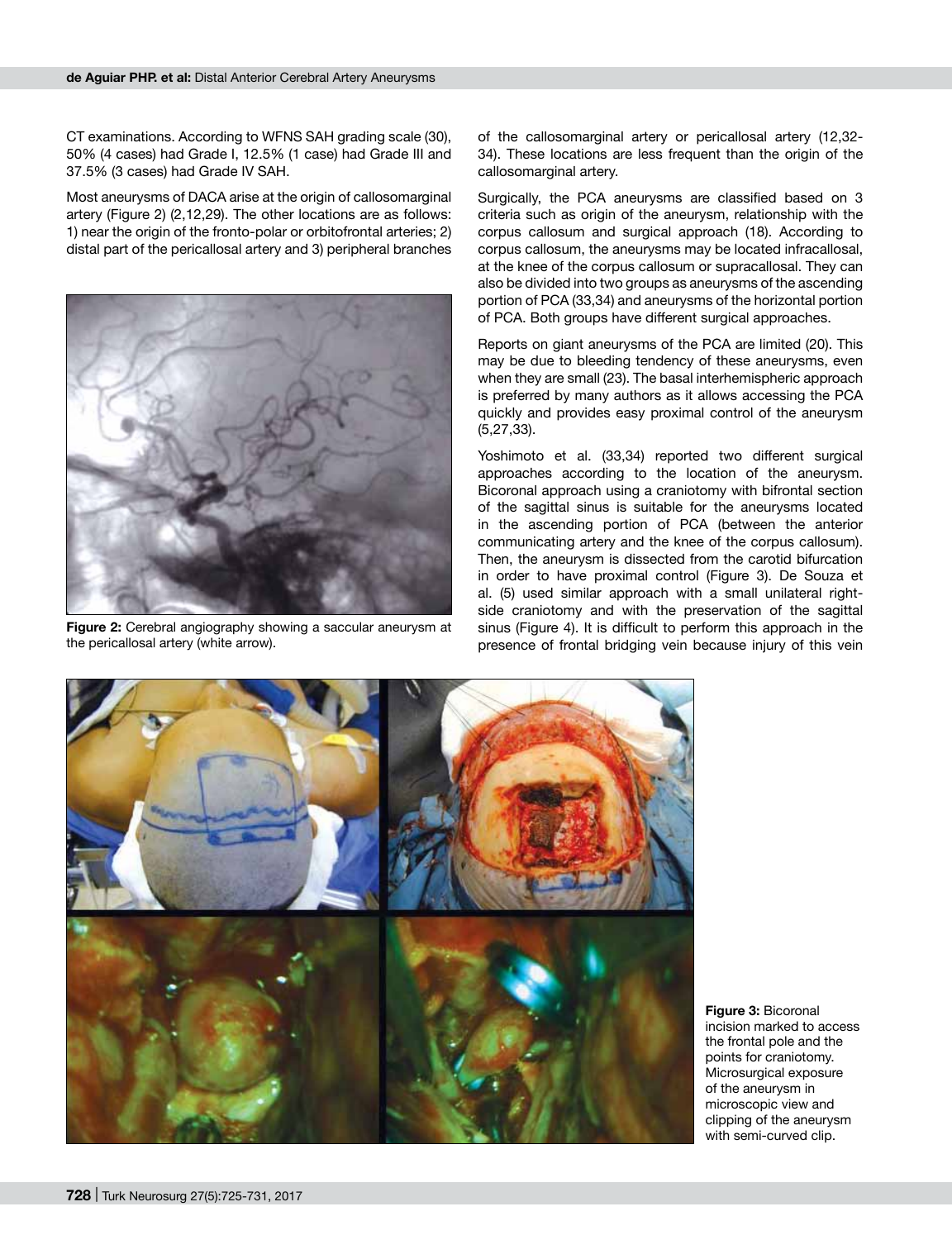may result in venous infarction, may increase brain swelling, and complicate the surgical approach. Sugita et al. (28) and Sampei et al. (23) reported that patients with sacrificed frontal veins in an interhemispheric approach have three times more risk for frontal ischemic complications when compared to those with preservation of the veins.

Some authors (8,21) routinely use pterional approach for lowlying PCA aneurysms. They think that the small enlargement of the skin incision and bone flap may provide better access to the multiple aneurysms during the same surgical procedure. In our series, no patient with multiple aneurysms was operated during the same session.

The aneurysms of the horizontal portion of PCA can be operated by a horseshoe skin incision, centered on the topography of the aneurysm. The bone flap can be triangular (5,10) or square type (8,10,18,20) according to the surgeon's preference. However, the base of the bone flap should be at least above the sinus. Through this approach, we can reach directly the distal part of the aneurysm and this increases the potential risk of rupture during the dissection of aneurysm.

The section of the knee of corpus callosum can be useful for the proximal control of the PCA (6). In some cases, it may be important to dissect the anterior part of the interhemispheric cistern, and to move distally to take control of the afferent vessel (5). It is also important to distinguish the corpus callosum and the cingulate gyrus during the interhemispheric approach. Corpus callosum has an intense white color when compared with the cingulate gyrus (10).

Yasargil (32) reported that the intraoperative rupture of PCA aneurysms was frequent. This may be due to the adherence of the aneurysmal sac to the cingulate gyrus. Therefore, the surgeon first reaches to the fundus of the aneurysm instead of its base. However, other authors, who have investigated the

causes of early intraoperative rupture of the aneurysms, have not found a significant difference between PCA aneurysms and other aneurysms (9). Traynelis and Duncan reported less risk of premature rupture of the aneurysm for the transcallosal approach to the infracallosal aneurysms despite their greater complexity (31). In our study, there was no intraoperative rupture before the clipping of aneurysm. This influenced the postoperative clinical outcome of the patients.

In our study, the overall mortality was 10.5% (2 cases). There was no mortality related to surgery itself, but one patient with unruptured aneurysm died due to mesenteric thrombosis two months after the surgery and another patient died because of vasospasm and bilateral ischemia after 45 days of hospitalization. Of the 19 patients, 17 had an excellent or good outcome. Excellent or good results were reported between 50.4% and 90.6% of cases in the literature (14,23, 29). Lee et al. reported poor results in 126 patients with DACA aneurysms and the mortality rate was 0.9% (14). Among the postoperative sequelae, the neuropsychiatric disorders were more common in aneurysms of the anterior communicating artery complex and accounted for about 10% of cases (14). Clinical results of ruptured aneurysms were worse than non-ruptured aneurysms because of the hydrocephalus, vasospasm and electrolyte disturbances associated with intracranial hypertension (3).

Our results were similar to the series of other authors who have reported good results in surgeries of DACA aneurysms. For example, Yoshimoto et al. (33) and Takaku et al. (29) had an overall mortality of 6.1%. The lowest mortality was found in the PCA aneurysms as 4.1%. The highest mortality for PCA aneurysms was 15% (17,23). Yasargil (32) reported technical difficulties of PCA aneurysms, but the mortality was 0% in his series of PCA aneurysms (32).



**Figure 4:** Angiography effectively shows pericallosal aneurysm clipping using a Sugita titanium semi-curved clip (white arrow).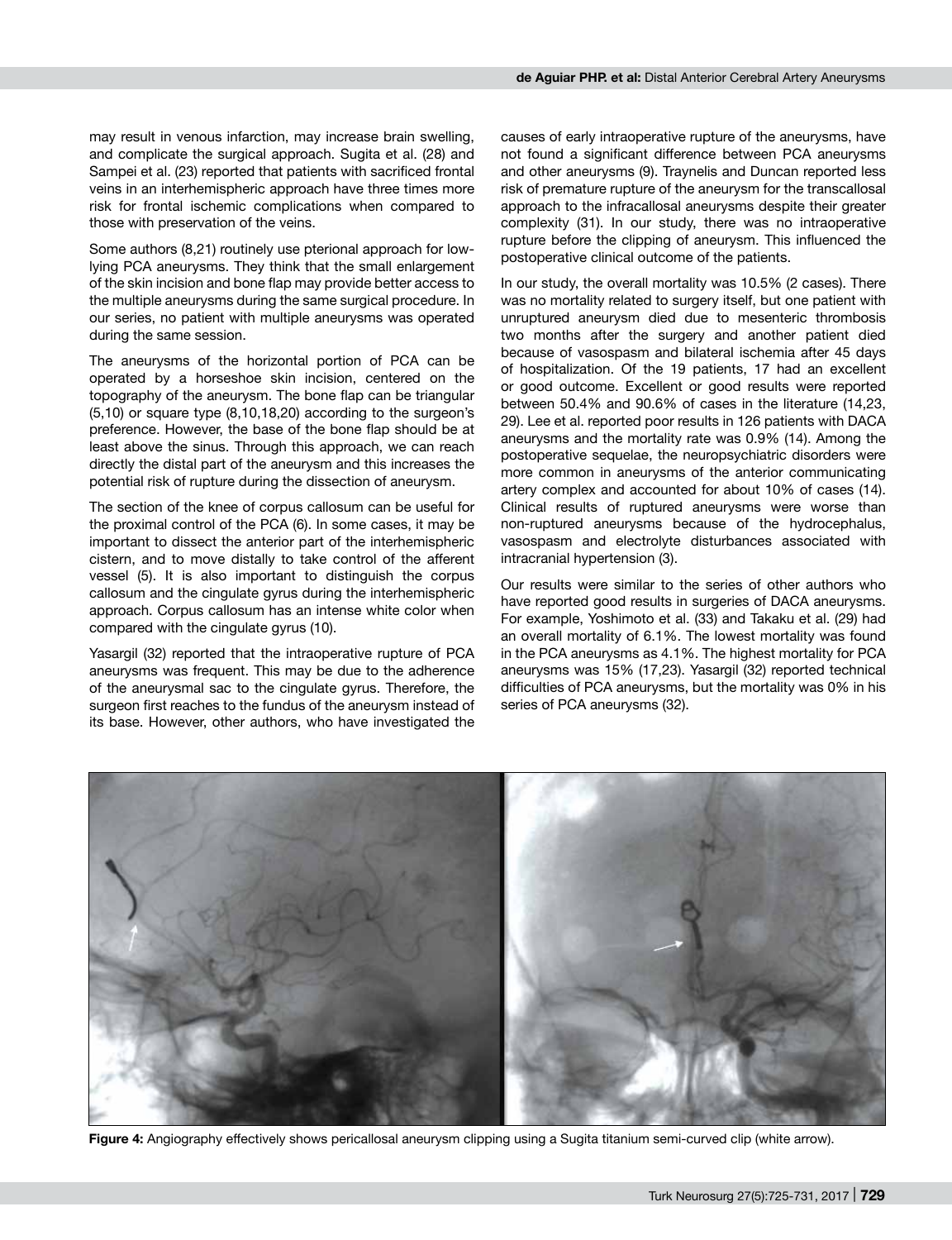The multiple aneurysms involving the DACA should be treated by two approaches at different times. Bleeding on the cingulate gyrus may lead to mutism syndrome (24). The venous infarction can be seen after the section of bridging veins in the frontal lobe. The pericallosal arteries are narrow and it is difficult to apply the clips leading to significant stenosis and occlusions of the vessel.

#### █ **CONCLUSION**

Pericallosal artery aneurysms should have good prognosis when compared to other locations in the anterior portion of the circle of Willis. Complications are related to the patient's age and the lesions should, where possible, be clipped due to the potential risk of bleeding and difficulty of embolization.

#### █ **REFERENCES**

- 1. Baptista AG: Studies of the arteries of the brain II. The anterior cerebral artery: Some anatomical features and their clinical implications. Neurology 13: 825-835, 1963
- 2. Becker DH, Newton TH: Distal anterior cerebral artery aneurysm. Neurosurgery 4: 495-503, 1979
- 3. Colli BO, Carlotti Jr CG: Aneurismas da artéria cerebral anterior distal (aneurismas da artéria pericalosa). In: Tedeschi H, Pereira CU (eds). Doenças Cérebro Vasculares. Diagnóstico e Tratamento. Capítulo 8. Rio de Janeiro: Revinter, 2004: 85- 91 (In Portugese)
- 4. Critchley M: The anterior cerebral artery, and its syndromes. Brain 53:120-165, 1930
- 5. De Souza AA, Dantas FLR, De Cardoso GTC, Costa BS: Distal anterior cerebral artery aneurysms. Surg Neurol 52:128-136, 1999
- 6. Dickey PS, Bioomgarden GM, Arkins TJ, Spencer DD: Partial callosal resection for pericallosal aneurysms. Neurosurgery 30: 136-137, 1999
- 7. Fisher RG, Ciminelo V: Pericallosal aneurysms. J Neurosurg 25: 512- 515, 1996
- 8. Hernesniemi J, Tapaninaho A, Vapalathi M, Niskanen M, Kari A, Luukkonen M: Saccular aneurysm of the distal anterior cerebral artery and its branches. Neurosurgery 31: 994-995, 1992
- 9. Houkin K, Kuroda S, Takahashi A, Takikawa S, Ishikawa T, Yoshimoto Y, Itamato K: Intra-operative premature rupture of the cerebral aneurysms. Analysis of the causes and management. Acta Neurochir (Wien) 141:1255-1263, 1999
- 10. Inci S, Erbengi A, Ozgen T: Aneurysm of the distal anterior cerebral artery: Report of 14 cases and a review of the literature. Surg Neurol 50: 130-140, 1998
- 11. Kakou M, Destrieux C, Velut S: Microanatomy of the pericallosal arterial complex. J Neurosurg 93: 667-675, 2000
- 12. Krayenbuhl H, Yasargil MG: Cerebral angiography. London: Butterworths, 1968
- 13. Laintinen L, Snellman A: Aneurysms of the pericallosal artery: A study of 14 cases verified angiographically and treated mainly by direct surgical attack. J Neurosurg 17:447-458, 1960
- 14. Lee JW, Lee KC, Kim YB, Huh SK: Surgery for distal anterior cerebral artery aneurysms. Surg Neurol 70: 153-159, 2008
- 15. Lehecka M, Dasthi R, Hernesniemi J, Nemel A, Kolvisto T, Ronkainen A, Rinne J, Jaaskelainen J: Microneurosurgical management of aneurysm at A3 segment of anterior cerebral artery. Surg Neurol 70:135-151, 2008
- 16. Lehecka M, Dasthi R, Hernesniemi J, Nemel A, Kolvisto T, Ronkainen A, Rinne J, Jaaskelainen J: Microneurosurgical management of aneurysm at A4 and A5 segments and distal cortical branches of anterior cerebral artery. Surg Neurol 70: 352-367, 2008
- 17. Martínez F, Spagnuolo E, Calvo A, Laza S, Sgarbi N, Soria V, Prinzo H: Variaciones del sector anterior del polígono de Willis. Correlación anatomo-angiográfica y su implicancia quirúrgica. (arterias: ácigos cerebral anterior, mediana del cuerpo calloso y cerebral media accesoria). Neurocirugía 15: 578-588, 2004 (in Spanish)
- 18. Ohno K, Monma S, Suzuki R, Matsushima, Y, Hirakawa K: Saccular aneurysm of the distal anterior cerebral artery. Neurosurgery 27: 907-913, 1990
- 19. Perlmutter D, Rhoton AL, Jr: Microsurgical anatomy of the distal anterior cerebral artery. J Neurosurg 49: 204-228, 1978
- 20. Preul M, Tampieri D, Leblanc R: Giant aneurysm of the distal anterior cerebral artery: Associate with an anterior communicating artery aneurysm and a dural arteriovenous fistula. Surg Neurol 38: 347-352, 1992
- 21. Proust F, Toussaint P, Hannequin D, Rabenenoina C, Le Gars D, Fréger P: Outcome in 43 patients with distal anterior cerebral artery aneurysms. Stroke 28: 2405-2409, 1997
- 22. Rhoton AL Jr: Aneurysms. Neurosurgery 51 Suppl 1: S121-S158, 2002
- 23. Sampei T, Yasui N, Okudera T, Fukasawa H: Anatomic study of anterior frontal cortical veins with special reference to the frontopolar vein. Neurosurgery 38: 971-975, 1996
- 24. Shucart WA, Heilman CB: Surgical management of anterior cerebral artery aneurysm distal to communicating artery. In: Schmidek HH (ed). Operative Neurosurgical Techniques. Vol 1, 3rd ed. Philadelphia: WB Saunders, 1995: 1035-1039
- 25. Spagnuolo E, Johnston E, Tarigo A, Calvo A: Factores que inciden em el pronóstico de los pacientes con hemorragia subaracnoidea por aneurisma. Rev Hosp Maciel 25:15-22, 1995 (in Spanish)
- 26. Solomon RA: Surgical treatment of anterior circulation aneurysms. In: Awad I (ed). Current Management of Cerebral Aneurysms. AANS, 1993: 125-158
- 27. Stefani MA, Marrrone ACH, Severino AG, Schneider FL: Importância clínica e cirúrgica dos ramos distais da artéria cerebral anterior. J Bras Neurocirurg 8:41-50,1997 (in Portugese)
- 28. Sugita K, Kobayashi S, Yokoo A: Preservation of large bridging veins during brain retraction. Technical note. J Neurosurg 57: 856-858, 1982
- 29. Takaku A, Tanaka S, Mori T, Suzuki J: Postoperative complications in 1000 cases of intracranial aneurysms. In: Suzuki J (ed). Cerebral Aneurysms. Experiences with 1000 Directly Operated Cases. Tokyo: Neuron Publishing Co, 1979: 633-643